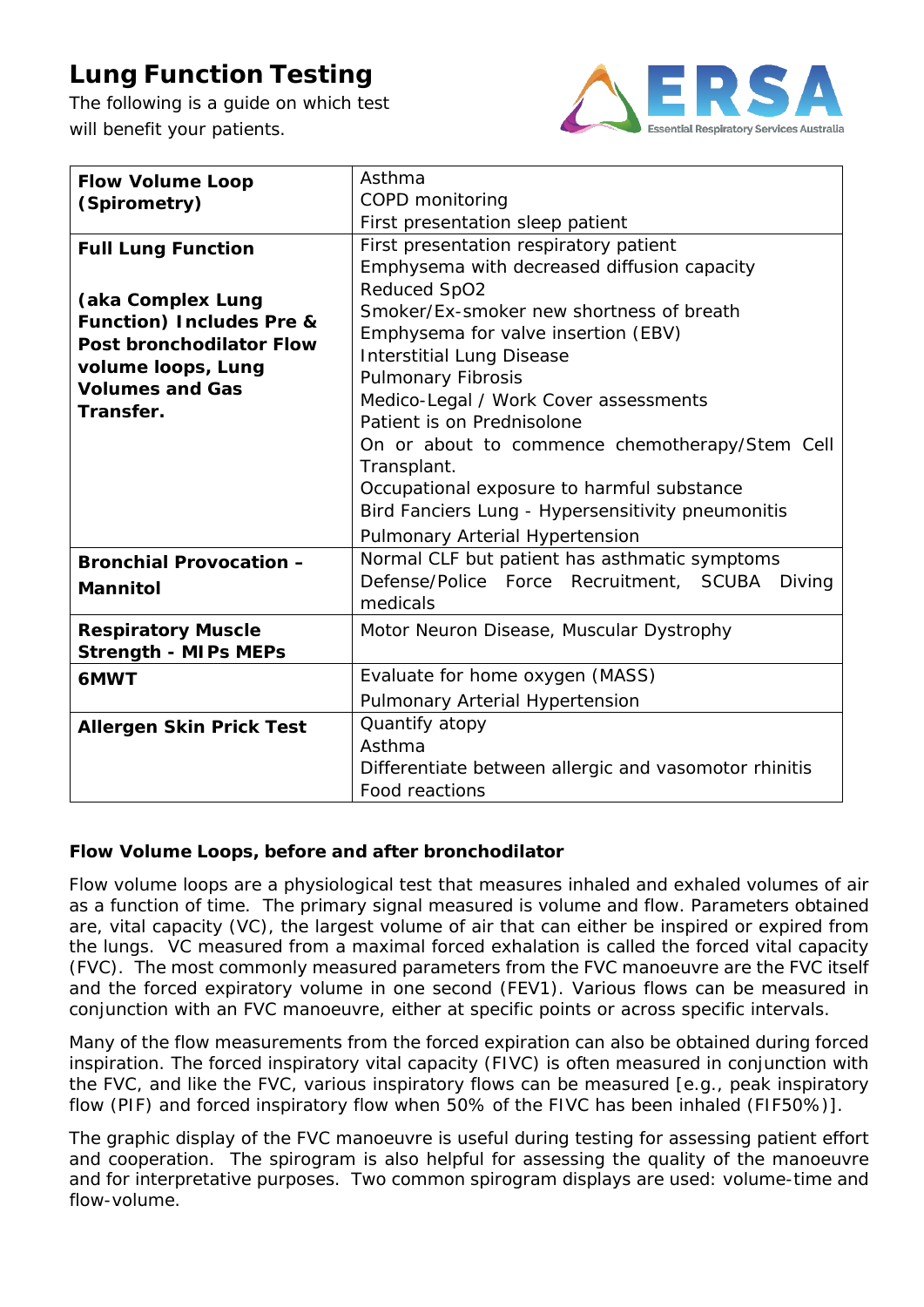Since the FVC manoeuvre includes measurements of both volume and flow, it is useful in the assessment of both restrictive and obstructive diseases. Diseases that interfere with the

bellows action of the chest wall or lungs result in a reduction of vital capacity. A reduced FVC or VC, without a disproportionately greater reduction in flows, suggests a restrictive disorder. This "restrictive" pattern predicts a reduced total lung capacity (TLC) only about half the time; the absence of the restrictive pattern strongly predicts a normal TLC. Measurement of additional lung volumes, such as TLC, are required to confirm the presence of a restrictive pattern.

Spirometry is the diagnostic tool for evaluation of obstructive lung disease. Maximal air flow depends primarily on the elastic recoil of the lungs, the compliance and calibre of the airways. During forced expiration from TLC, airflow limitation begins in the large airways (trachea and mainstem bronchi) with the development of turbulent flow. As the forced expiration continues, the site of air flow limitation moves to smaller airways where flow is laminar. Flow is limited by the compression of the airways downstream from the "equal pressure point". As the lungs empty, the equal pressure point moves into smaller airways. Measurements of flow at different lung volumes allows assessment of the status of the airways. Loss of elastic recoil (as in emphysema) results in increased compression of the airways and markedly reduced flows at all lung volumes. A decrease in the calibre of the airways (as in asthma or bronchitis) directly limits flow developed for a given driving pressure.

The pattern of flow reduction can be used to assess the site of flow limitation. Large airway obstructions, such as tumours, usually limit flow across a wide range of lung volumes. By measuring maximal flows during both inspiration and expiration, the nature of central airway obstruction can often be identified (i.e., fixed versus variable, intrathoracic versus extrathoracic). Measured flows are compared to those of healthy individuals to determine the severity of airway obstruction.

A comparison of erect and supine spirometry has been advocated as a clinical test for diaphragmatic weakness and is a useful adjunct to measuring maximum respiratory pressures, especially in those patients too ill or unable to perform mouth pressure manoeuvres.

Indications:

**Diagnostic** 

- To evaluate symptoms, signs, or abnormal laboratory tests
- To measure the effect of disease on pulmonary function
- To screen individuals at risk of having pulmonary disease
- To assess preoperative risk
- To assess prognosis
- To assess health status before enrolment in strenuous physical activity programs

Monitoring

- To assess therapeutic intervention
- To describe the course of diseases affecting lung function
- To monitor those exposed to injurious agents
- To monitor for adverse reactions to drugs with known pulmonary toxicity

Disability/Impairment Evaluations

- To assess patients as part of a rehabilitation program
- To assess risks as part of an insurance evaluation
- To assess individuals for legal reasons

Public Health

- Epidemiological surveys
- Derivation of reference equations
- Clinical research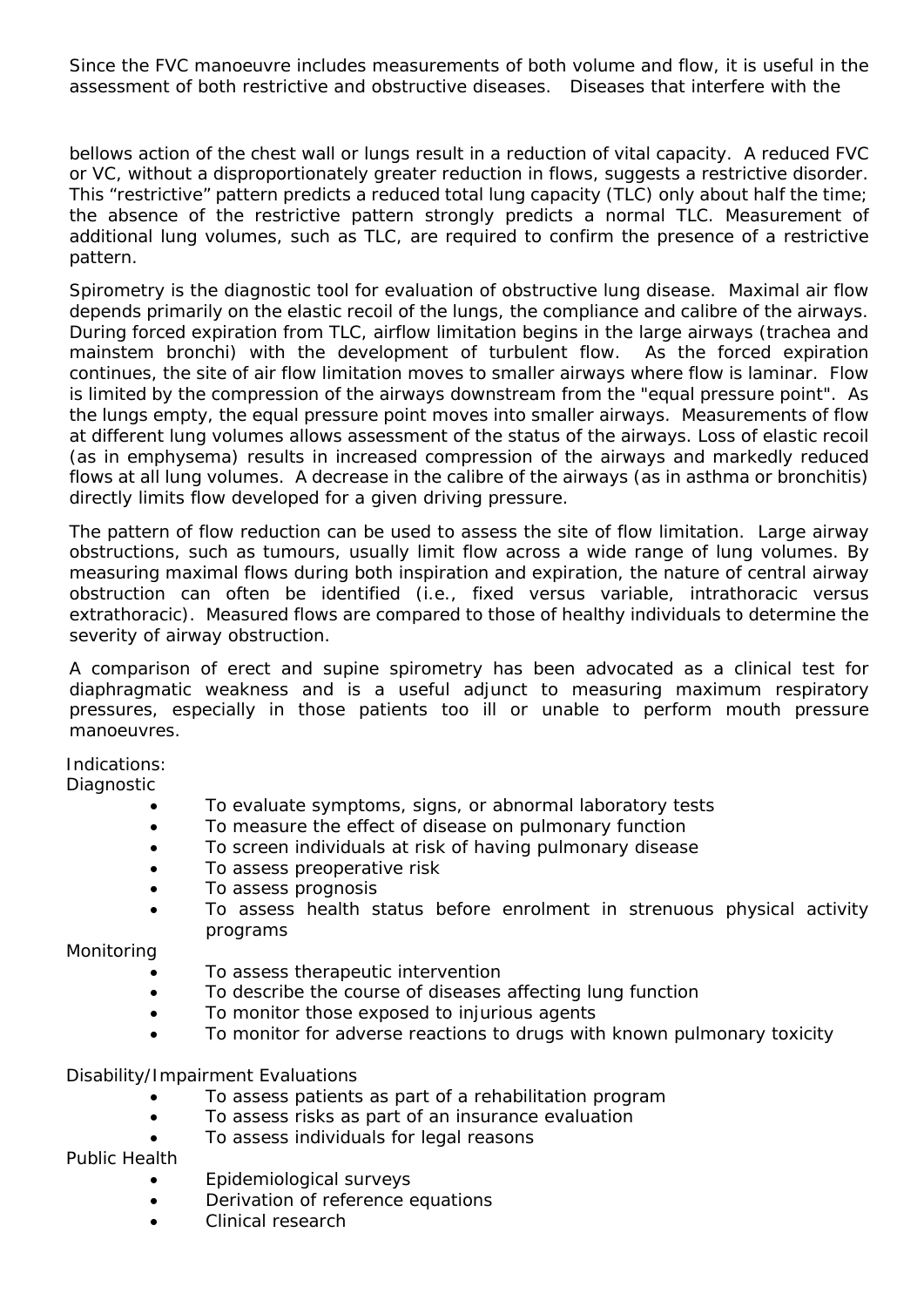Contraindications:

The following conditions may pose a relative danger to the patient or affect the validity of performance of spirometry:

- Haemoptysis of unknown origin
- Recent pneumothorax
- Unstable cardiovascular status
- Thoracic, abdominal, or cerebral aneurysms
- Recent eye surgery
- Presence of an acute disease that might interfere with test performance (e.g., nausea, or vomiting, chest or abdominal pain)
- Recent surgery of thorax or abdomen

## **Lung Volumes (Body Plethysmography)**

The measurement of static lung volumes generally refers to measuring the various lung "capacities" and "volumes." The capacities include: functional residual capacity (FRC), total lung capacity (TLC), vital capacity (VC), and inspiratory capacity (IC).

These four capacities can be divided into sub-volumes which are also measured and include: inspiratory reserve volume (IRV), expiratory reserve volume (ERV), tidal volume (TV), and residual volume (RV). The sum of two or more lung volume subdivisions comprises a lung capacity.

FRC is the volume of gas from which a normal breath is taken, or alternatively, the volume of gas present in the lung at end-expiration during tidal breathing. The term "thoracic gas volume" (generally referred to when measuring this volume of gas using the body plethysmograph and abbreviated TGV or VTG) is nonspecific and refers to the absolute volume of air in the thorax at any point in time and at any alveolar pressure, and the use of this term is not recommended and it should be replaced with more specific terminology (e.g., FRCpleth). The FRC increases with aging and may also increase in the presence of lung diseases that cause air-trapping (e.g., asthma, chronic bronchitis and emphysema). Conversely, the FRC can be reduced in the presence of restrictive lung disease processes such as interstitial lung disease (ILD) and pneumonectomy.

TLC is the total or greatest volume of gas in the lungs at the end of a full inspiration. TLC is calculated by either summing FRC and IC, or VC and RV. TLC may be normal or increased with obstructive lung diseases and tends to be reduced with restrictive lung diseases or neuromuscular disorders. IC is the maximal amount of gas inspired from a normal endexpiration (FRC). It is also the sum of IRV and TV.

VC is the volume change at the mouth between the positions of full inspiration and complete expiration. It is also the sum of TV, IRV, and ERV. As compared to the forced expiratory vital capacity (FVC), the slow vital capacity (SVC) is an untimed manoeuvre and may also be referred to as the "relaxed vital capacity", or simply as VC. The inspiratory vital capacity (IVC) is also performed in a relaxed manner from a position of full expiration to full inspiration. The VC may be maintained within the normal range with certain pulmonary diseases but is often reduced in the presence of obstructive lung diseases. It is also reduced in the presence of restrictive lung diseases or neuromuscular disorders.

ERV is the volume of gas that can be maximally exhaled from the end-expiratory level during tidal breathing (i.e., FRC). TV (also denoted as  $V_T$ ) is the volume of gas inhaled or exhaled with the respiratory cycle. If it is measured under conditions other than quiet relaxed breathing, then this should be indicated. The IRV is the maximal volume of gas that can be inhaled from the end-inspiratory level during tidal breathing.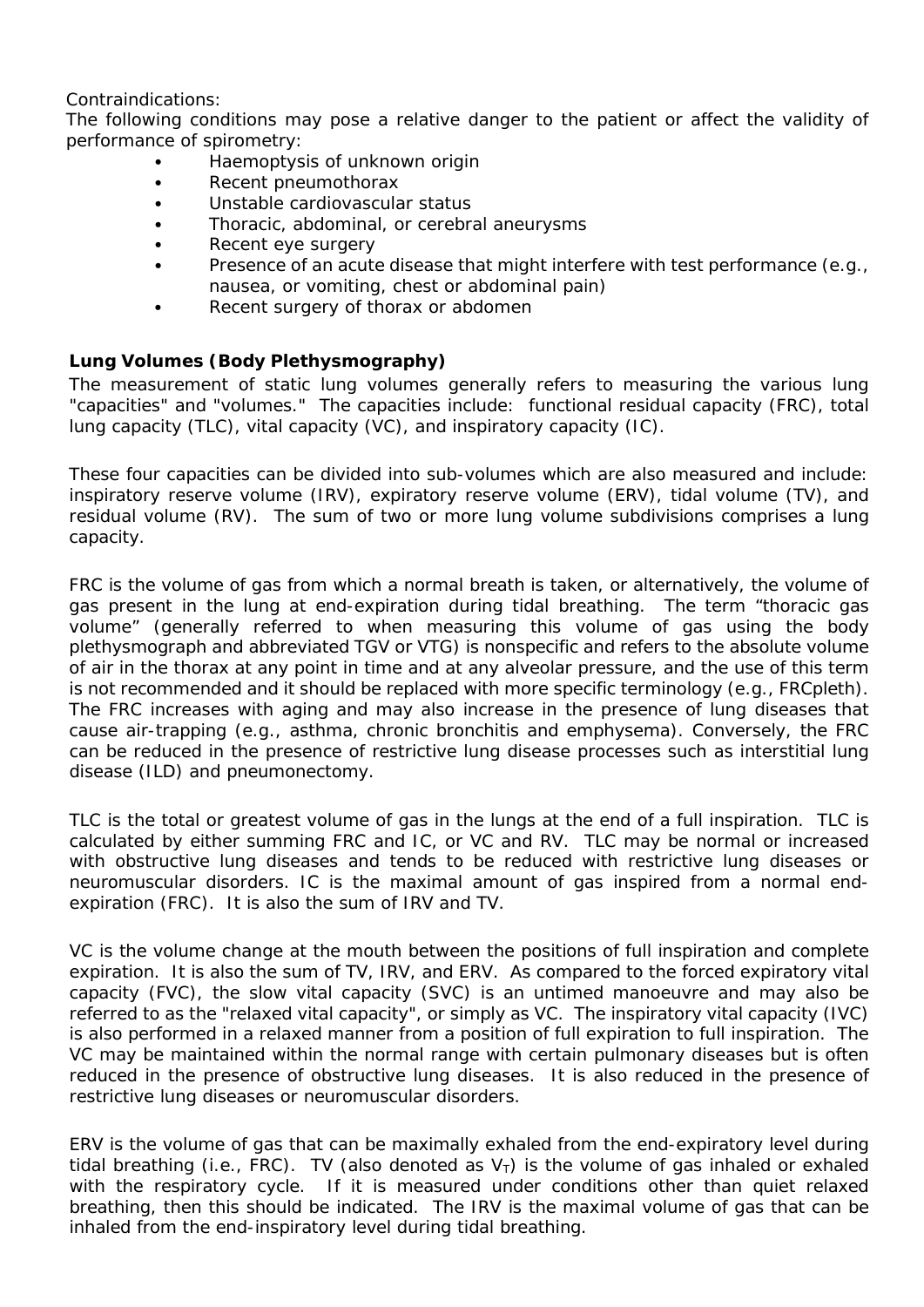RV is the volume of gas remaining in the lungs after maximal (complete) exhalation regardless of the lung volume at which expiration was started. It requires maximal expiratory efforts and cannot be obtained in non-cooperating subjects. It is indirectly determined by subtracting the ERV from FRC, or VC from TLC. It is usually elevated in obstructive lung diseases and reduced with restrictive lung diseases.

Assessment of lung volumes is used to establish or confirm a "restrictive ventilatory defect" or in diagnosing hyperinflation and abnormal distensibility as may occur in patients with emphysema. Static lung volumes are also useful for differentiating types of lung disease processes characterized by airflow limitation that have similar forced expiratory configurations. Additional indications for testing include the need to:

- Establish or confirm a diagnosis of a restrictive ventilatory defect
- To distinguish between obstructive and restrictive process
- Assess response to therapeutic intervention
	- E.g. lobectomy, chemotherapy, transplantation.
- Evaluation of pulmonary disability
- Aid in the interpretation of other lung function tests
- Preoperative assessment
- Quantify the amount of non-ventilated lung

## **Gas Transfer**

The diffusing capacity of the lung for carbon monoxide (DLCO), also referred to as the transfer factor of the lung for carbon monoxide (TLCO), is used to evaluate the transfer of gas from the distal air spaces into the pulmonary capillaries. It can be measured when known and very low concentrations of carbon monoxide (CO) are inspired. The rate of CO disappearance is calculated from the ratio of the CO concentrations of the inspired and expired gas and then expressed as a function of the driving pressure (mL CO/min/mmHg).

Breath-hold with alveolar sample collection: In this technique, the patient inhales a volume of test gas containing 0.3% CO, 18% He (CH4 with some equipment) and 21% oxygen with the balance nitrogen. The test gas is held in the lungs for approximately 10 seconds, and then enough gas is exhaled to wash out the mechanical and anatomical dead space and to collect a sample for analysis.

Increases in DLCO occur in:

- Polycythemia
- Pulmonary hemorrhage
- Diseases associated with increased pulmonary blood flow
- **Exercise**
- Asthma
- Mueller manoeuvre

Decreases in DLCO occur in:

- Emphysema
- Parenchymal lung diseases (e.g., interstitial pulmonary fibrosis)
- Pulmonary involvement in systemic diseases
- Cardiovascular diseases
- Pulmonary embolism
- Anemia
- Haemoglobin binding changes (e.g., increased COHb)
- Valsalva manoeuvre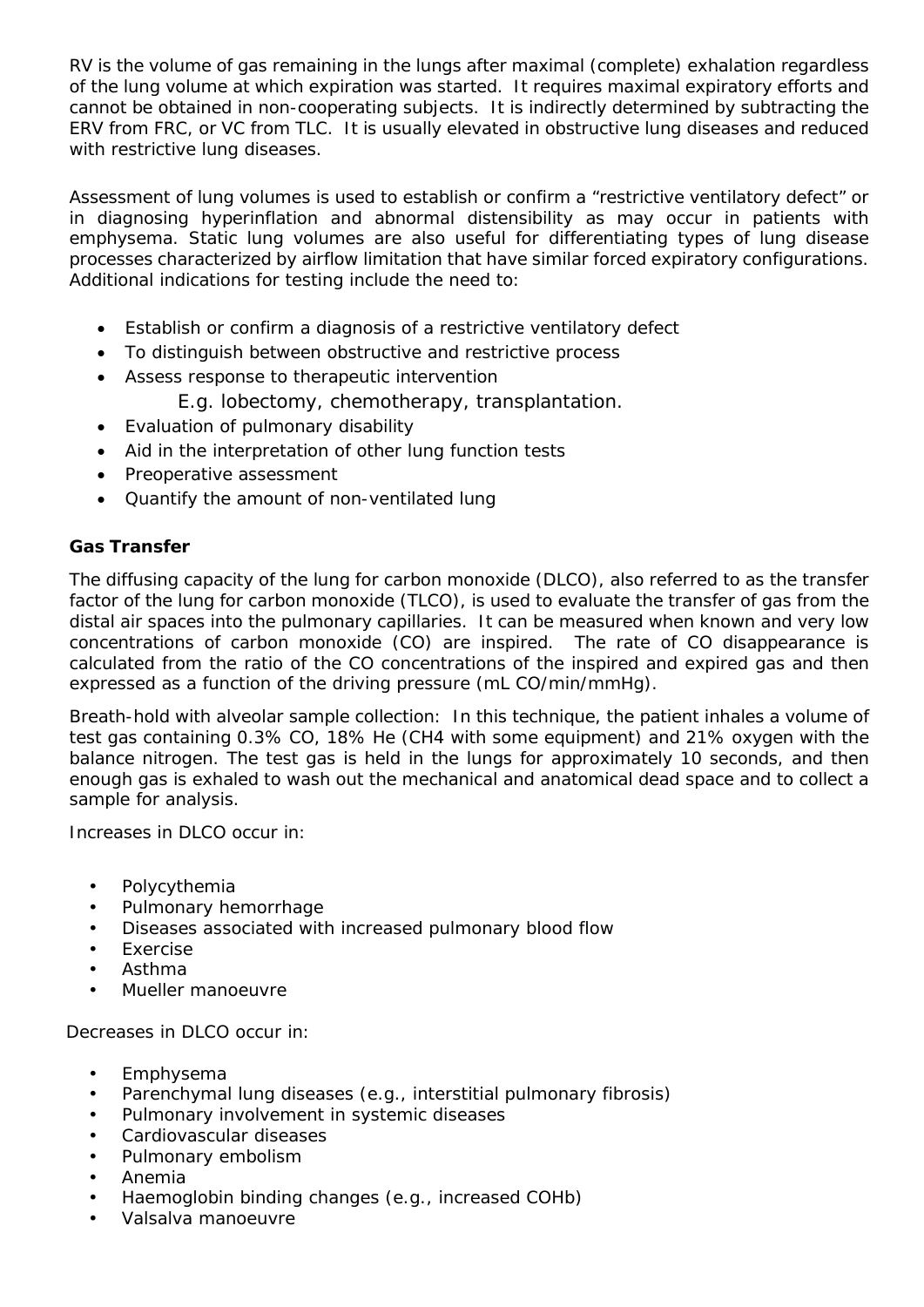Indications:

Some indications for DLCO are:

- Evaluation and follow-up diseases which involve lung parenchyma (e.g., those associated with dusts, drug reactions, or sarcoidosis)
- Evaluation and follow-up of emphysema
- Differentiating among chronic bronchitis, emphysema and asthma
- Evaluation of pulmonary involvement in systemic disease
- Evaluation of cardiovascular diseases
- Prediction of arterial desaturation during exercise in some patients with lung disease
- Evaluation and quantification of impairment and disability associated with interstitial lung diseases and emphysema
- Evaluation of the pulmonary effects of chemotherapy agents or other drugs known to induce pulmonary dysfunction
- Evaluation of pulmonary haemorrhage
- As an early indication of certain pulmonary infections that cause diffuse pneumocystis (e.g., pneumocystis pneumonia)

Contraindications:

- The presence of acute disease that might affect test performance i.e. any condition causing pain on inspiration e.g. pleurisy
- The presence of any abnormality that might affect test performance e.g. mouth deformities causing leakage of air around the mouthpiece or a cracked rib causing pain
- Any mental or physical condition that affects the ability of the patient to cooperate and follow instructions

### **Bronchial Provocation Test**

Variable airways obstruction can either be demonstrated either with a bronchodilator or be induced by bronchoprovocation testing. The assessment of whether lung function improves after a bronchodilator drug is administered is one of the respiratory laboratory's most requested tests. It provides an indication of treatment and can be used for confirming a diagnosis of asthma. A change in forced expiratory volume in one second (FEV1) of >12% and 200 ml is considered significant.

Sensitivity of the airways to provoking stimuli is a method used to confirm the diagnosis of asthma. There is a range of provoking stimuli but most protocols utilize a dose response curve. A positive test is one where there is a significant decrease in FEV1 and is classified as hyper-responsive. The FEV1 is the lung function index of first choice in clinical practice to monitor bronchial responsiveness.

#### Mannitol

Mannitol (Aridol) is an indirect osmotic bronchial challenge test indicated for identifying bronchial hyperresponsiveness to assist in the diagnosis of Asthma. A positive Mannitol challenge can be achieved by a fall in FEV1 of 15% from baseline or an incremental fall of 10% in FEV1 between consecutive Mannitol doses. Mannitol is classed as the Gold Standard of bronchial provocation testing

## **6 Minute Walk Test (6MWT)**

In the assessment of functional capacity in patients with respiratory disease, objective measures are considered better than questioning patients about their abilities to perform activities (such as asking the number of blocks that can be walked).

The 6-minute walk test (6MWT) is a practical simple test to perform that does not require exercise equipment. The 6MWT measures the distance that a patient can walk quickly on a flat hard surface in a period of 6 minutes (the 6MWD). The 6MWT evaluates the global and integrated responses of all body systems involved during exercise. It does not provide specific information on the function of each of the different organs and systems involved as is possible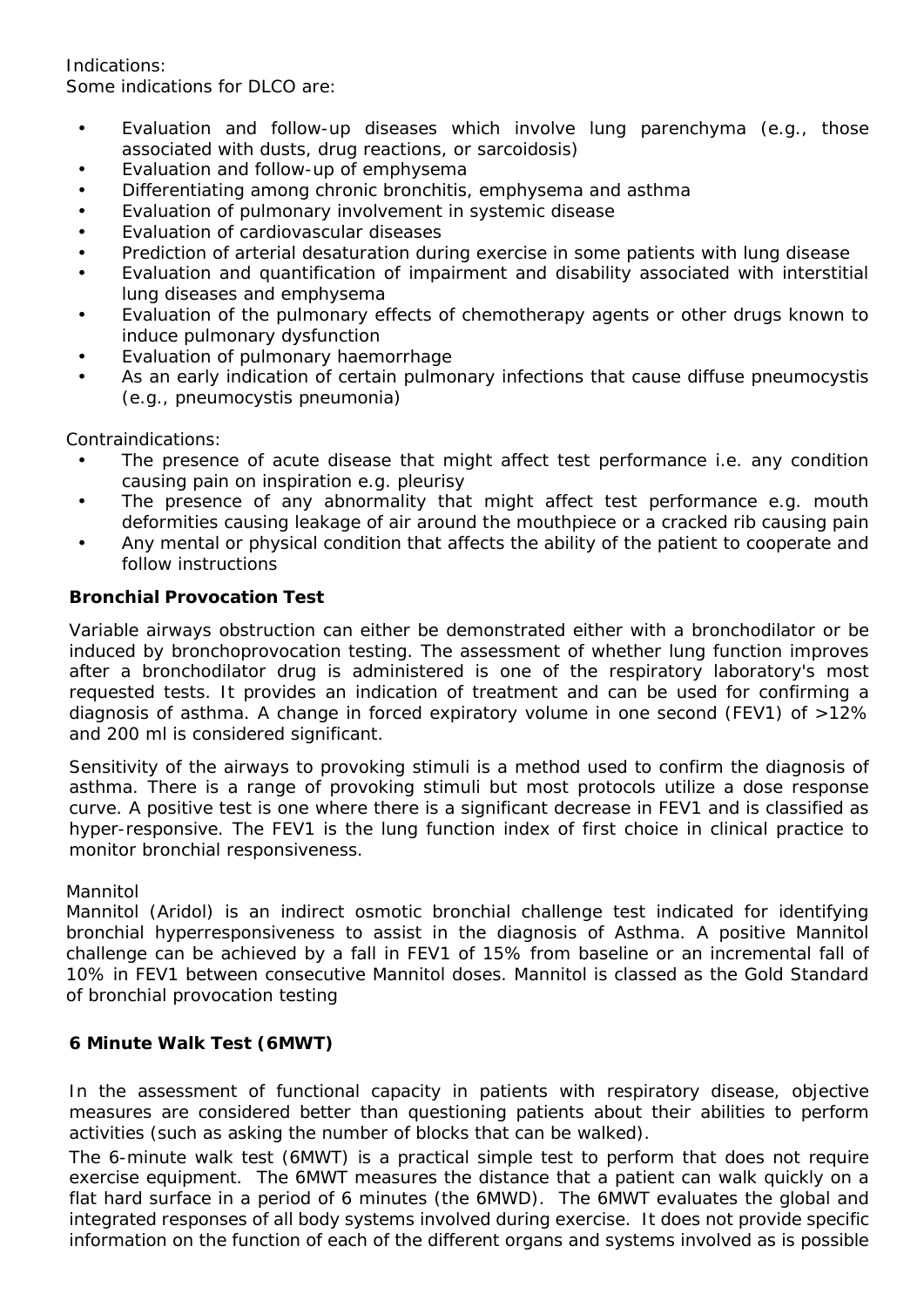with the cardiopulmonary exercise test. Most patients do not achieve maximal exercise capacity during the 6MWT, and instead, choose their own level of intensity.

The most common use of the 6MWT is to measure the response to therapy in patients with a severe cardiopulmonary disease. The patient's pre-treatment 6MWD is compared with their post-treatment value. The 6MWT is also used as a one-time measure of the functional status of patients with COPD. The test if often repeated on oxygen via nasal canula if oxygen desaturation occurs below 88% to assess for benefits of home oxygen use and for MASS benefits.

## **Respiratory Muscle Strength**

The measurement of respiratory muscle forces (or strength), maximum inspiratory pressure (MIP or PImax), and maximum expiratory pressure (MEP or PEmax), are direct tests that are simple to perform. They assess the aggregate force or pressure that respiratory muscles can generate against an occlusion at the mouth. PImax is an index of diaphragm strength, while PEmax measures the strength of abdominal and intercostal muscles.

Indications

- Assess and quantify the degree of respiratory muscular weakness that may occur with neuromuscular diseases (e.g., amyotrophic lateral sclerosis, myasthenia gravis, and polymyositis), obstructive lung disease causing hyperinflation (e.g., emphysema, chronic bronchitis, and cystic fibrosis), and conditions requiring chronic steroid use, conditions with chest deformities, and unexplained dyspnea.
- Abnormal diagnostic test results [e.g., decreased forced vital capacity (FVC), peak flow, maximal voluntary ventilation (MVV), or abnormal chest radiograph].
- The PEmax gives information about the potential for effective cough and ability for secretion clearance.
- Diagnosis and management of a patient with actual or suspected injury to the diaphragm or other respiratory muscles.
- Evaluate the effectiveness of therapy designed to improve respiratory muscle strength.

## **FeNO: Fractional Exhaled Nitric Oxide**

FeNO, a marker of Th2-mediated airway inflammation, is particularly useful as an indicator of ICS-responsive airway inflammation and, perhaps more importantly, for identifying airway inflammation that will not respond to corticosteroids.

Measurement of fractional nitric oxide (NO) concentration in exhaled breath (FeNO) is a quantitative, noninvasive, simple, and safe method of measuring airway inflammation that has been standardized for clinical use and provides a complementary tool to other ways of assessing airways disease. Nitric oxide (NO) is now recognized as a biological mediator in humans. NO is produced by the human lung and is present in the exhaled breath. NO has been implicated in the pathophysiology of lung diseases, including asthma. Advantages for FeNO include the noninvasive nature of the test, ease of repeat measurements, and the relatively easy use in patients with severe airflow obstruction where other techniques are difficult to perform. By providing information about airway inflammation, FeNO adds a new dimension to the traditional clinical tools (history, physical exam, and lung function tests).

Asthma is a heterogeneous, chronic disease characterized by two fundamental and interrelated abnormalities: airway inflammation and airway hyper-responsiveness. Asthma is a clinical diagnosis and there is no single diagnostic test for the disease. There are several inflammatory phenotypes in asthma most commonly described as eosinophilic, neutrophilic, mixed, and paucigranulocytic. FeNO is associated with eosinophilic airway inflammation. FeNO